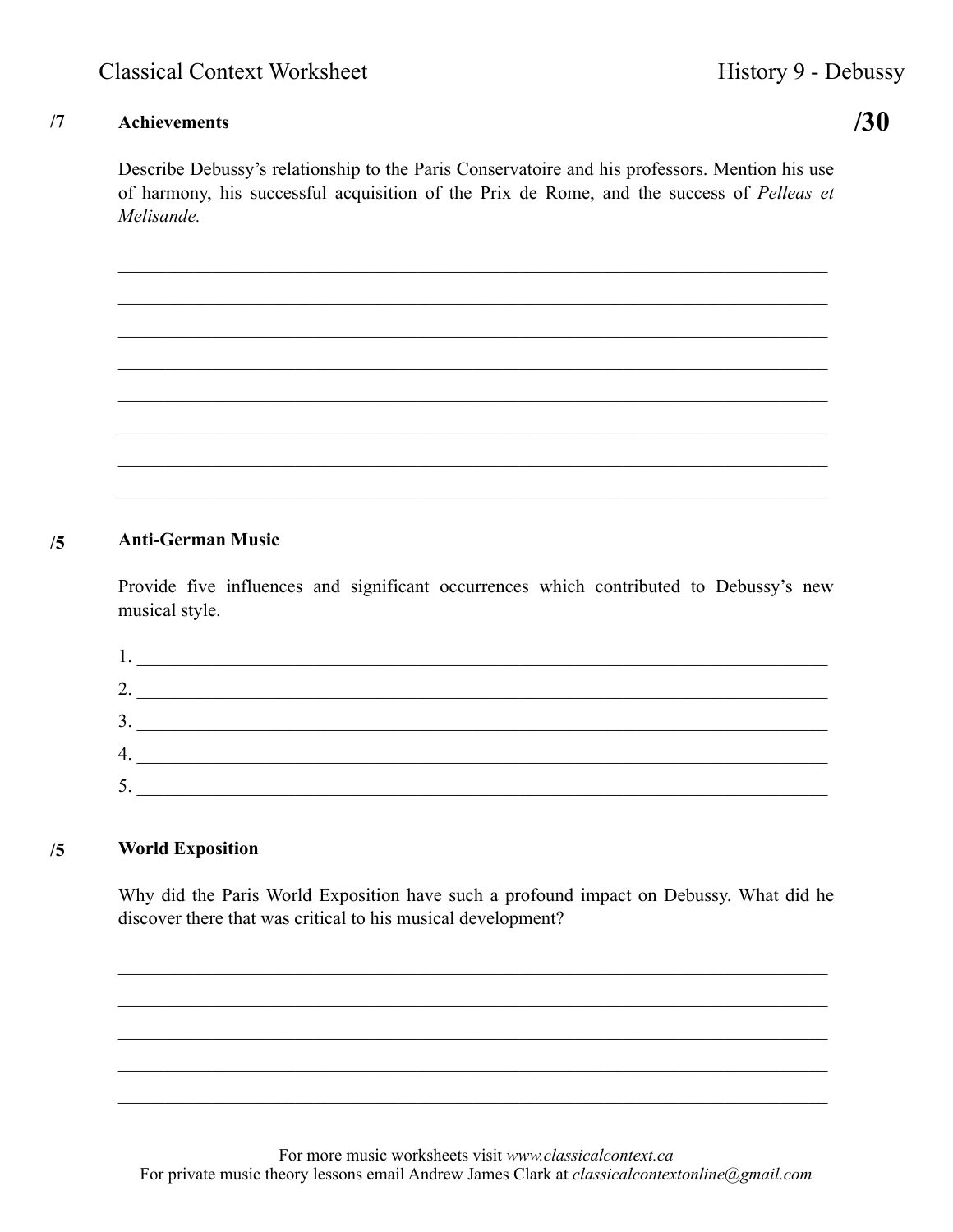## **Score Study**

 $/5$ Provide several reasons why Prelude a lapses d'un faune can be associated with and compared to an impressionist painting?

 $/5$ Classical Composers were trained to clearly establish the tempo, key, meter and primary motive of their piece within the first measure of their compositions. Explain why the opening flute solo of *Prelude a lapses d'un faune* does not accomplish any of these tasks.

 $/3$ Look at the score provided on the following page. Which section is this from, which instruments are presenting the melodic material and how does it contrast the thematic material prior?